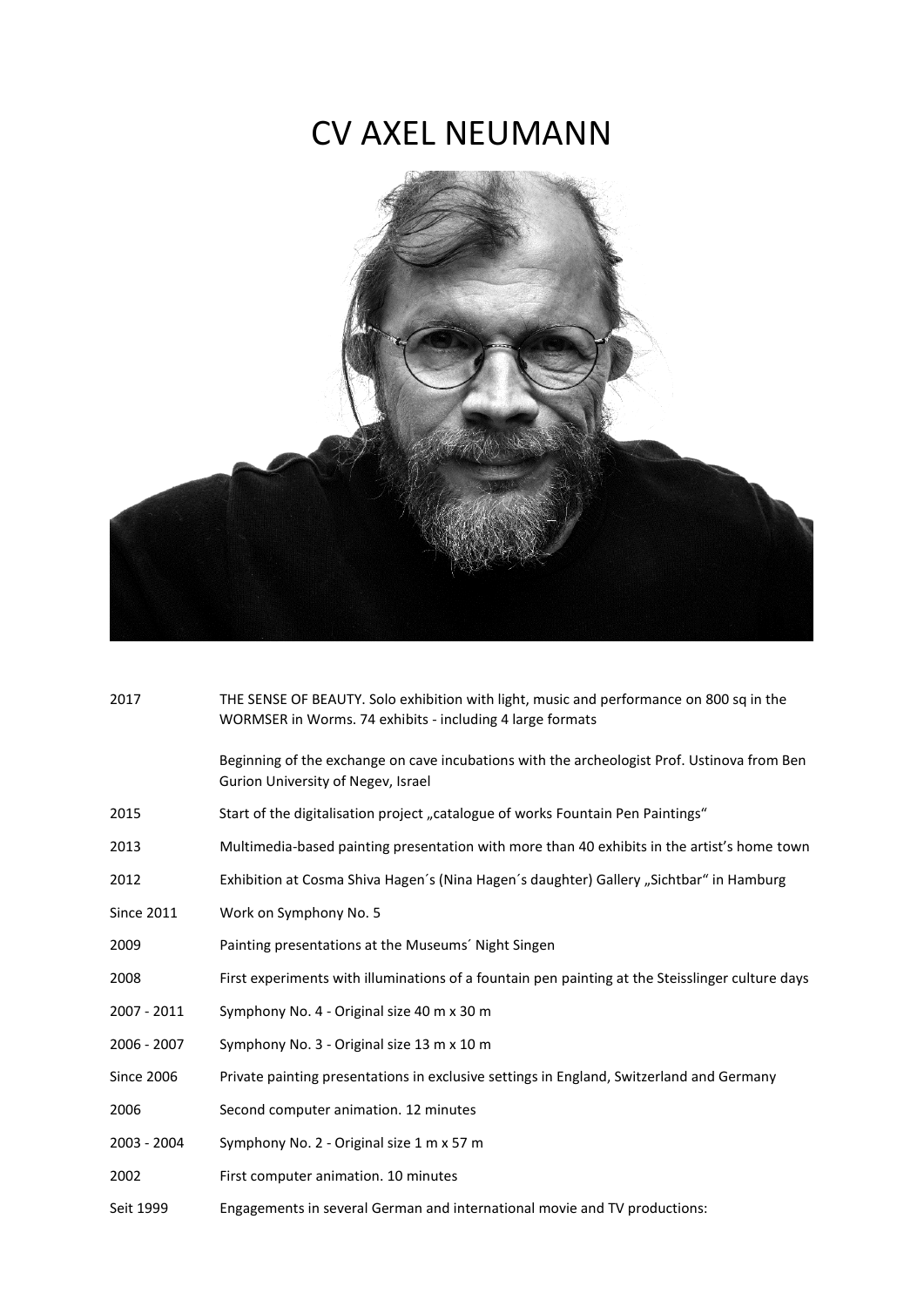"Pola X" by Leos Carax

- "Freedom" by Sharunas Bartas (Special price of the jury at Filmfestival Venice, 2000)
- "Nitschewo" by Stefan Sarazin (Winner Tiburon Filmfestival 2005)
- "König der Diebe" by Ivan Fila (Winner Czech Lion 2005)
- "Siegfried" by Sven Unterwaldt
- "7 Zwerge Der Wald ist nicht genug" by Sven Unterwaldt (German Comedy Film Price, 2006)
- "U-900" by Sven Unterwaldt
- "Ich und Kaminski" by Wolfgang Becker
- "Der Urbino Krimi" by Uwe Janson, et al.
- 1999 As actor he changes from theatre to film
- 1999 2005 Symphony No. 1 Original size 23 m x 22 m
- 1999 Genre-crossing painting presentation with music at the theatre in Innsbruck
- 1997 1999 Cycle of battles on John Milton's "Paradise Lost" Series of multiple part f.p. paintings
- 1996 Exhibition at "Horch und Guck" at the theatre Leipzig
- 1994 Birth of Acrylic Fountain Pen Painting
	- Award for Culture of the city of Singen
- 1990 1993 Search for the right painting technique, experiments with fountain pen and ink
- 1990 Incubation
- 1987 to 1999 Engagements as professional actor the last 5 years at the theatre Leipzig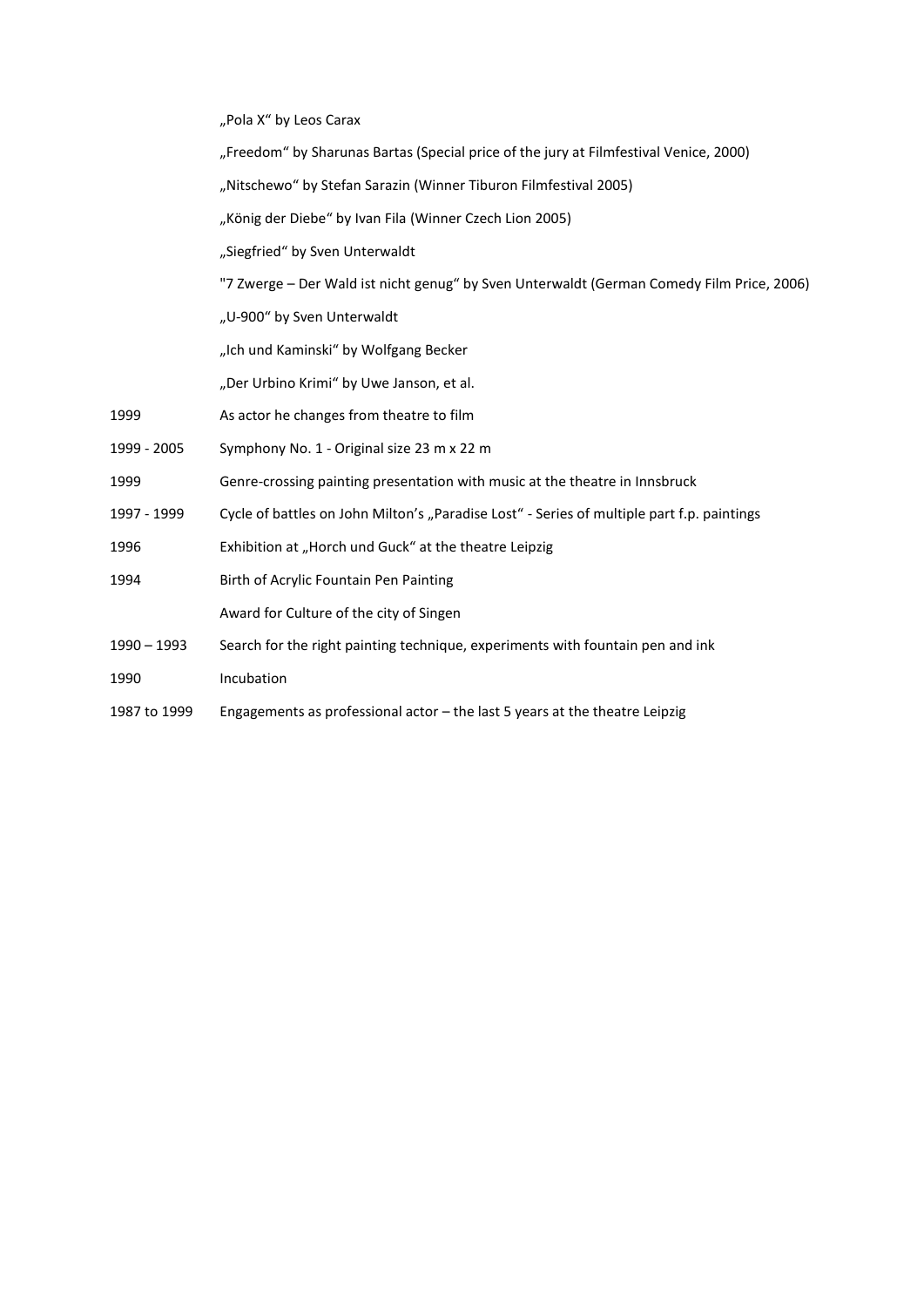## **ARTIST'S STATEMENT**



From birth onwards, I bear something in me that forces me to be an artist. It demands unconditional devotion to my mission. For me, the matter is more important than my personal well-being.

By outsiders, this may be perceived as abandonment and sacrifice. But that is a prejudice. This kind of humility does not make us feel small and weak, but rather releases great enthusiasm and untapped inner potential, and it builds respect for everything that humankind can accomplish and create.

Twenty-five years ago, at the end of my training, my theatre teacher gave me the following advice: "*If you want to further develop yourself into a portrayer of human characters, you have to expose yourself to an extreme situation.*" I have implemented the first idea that came along, and locked myself in my completely darkened flat for three weeks.

Never bevor have I seen the images that appeared in that situation. There were extremely many of them, and they appeared in rapid succession. However, the experience felt completely natural, there was nothing spectacular about it. I memorized these pictures, and knew that I had to learn a second craft.

There were some failed attempts and deadlocks necessary before I could depict what I have seen. Only by means of the fountain pen, I was able to track down the solution. Gradually, a special painting system crystallized which allowed me to reproduce the three-dimensionality and dynamics of the seen worlds. Finally, I was able to devote myself fully to the productive flow of my work. That was an enormous relief, because my motives urged to be put on paper.

My paintings are created without a preliminary drawing. I can only start with a new motif when I see it in my mind's eye. My head is packed with folders in which I have sorted and filed those images. Sometimes, I can quickly draw the new motif out of the folder, but occasionally it takes several days and weeks to remember.

I follow a strict daily routine, and the motifs grow very slowly. The devotion expressed in the moment of painting is highly important to me. Only what I have poured into a painting can actually reach the viewer. I experience this process as contemplation.

Many times, I was asked what worlds I paint. I have no answer to this question. I do not scrutinize my calling. I rely on my experience. Thus, I would also like to encourage the viewer and invite him or her to turn off his rationality and just listen to the artwork and the subconscious mind, to trust the flow of imagination and feelings - not to control, but to let go. Then, the door to the inner world can open up, the only place where we can find everything we need.